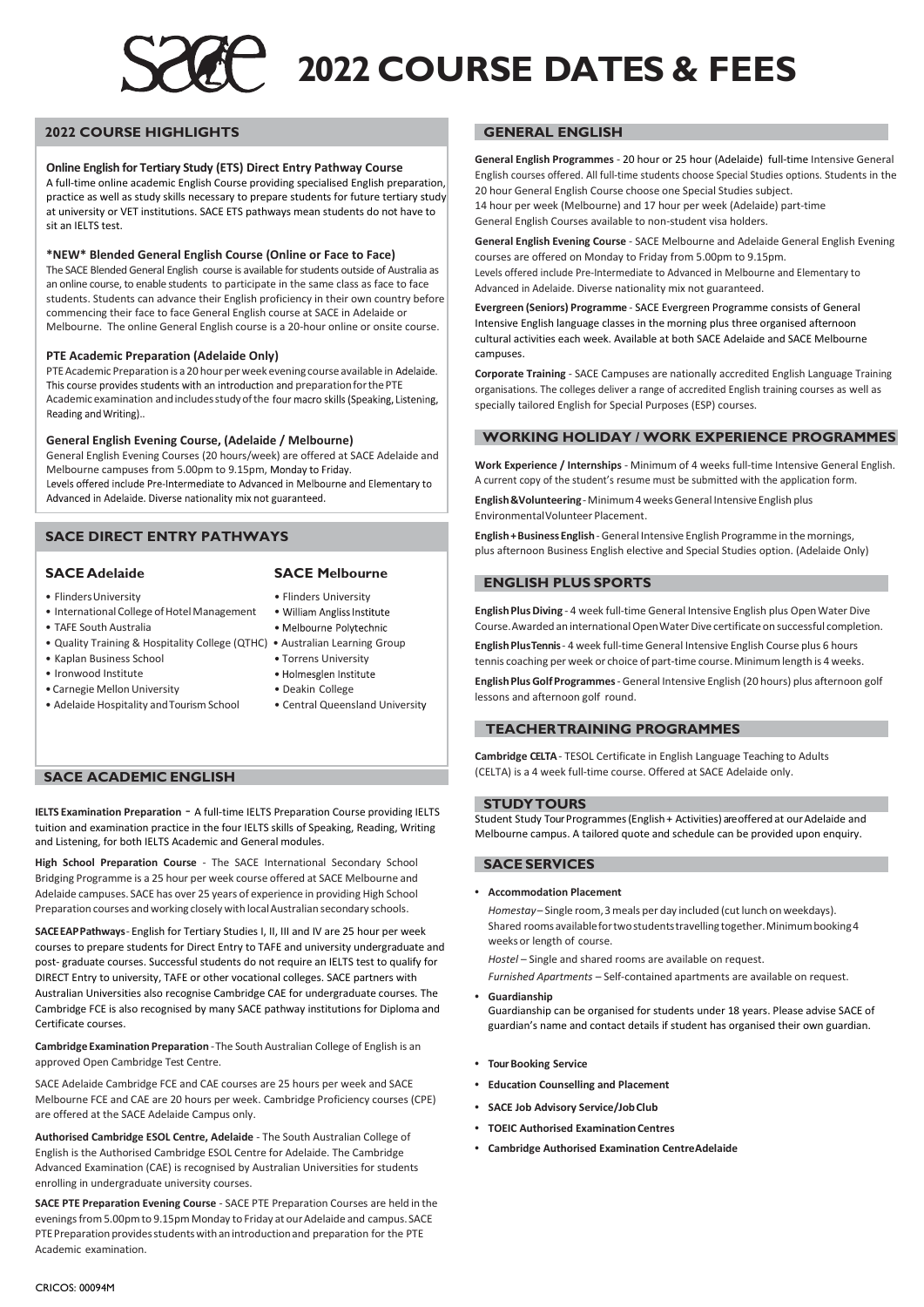

### **2022 COURSE DATES & FEES**

| <b>GENERAL ENGLISH</b>                                                                                                         |                               | <b>MELBOURNE</b>                                                     | <b>ADELAIDE</b>                                               |  |  |
|--------------------------------------------------------------------------------------------------------------------------------|-------------------------------|----------------------------------------------------------------------|---------------------------------------------------------------|--|--|
| General English Standard Evening (20 hrs per week) ∆                                                                           |                               | \$330.00/week                                                        | \$330.00/week                                                 |  |  |
| General English Standard Day (20 hrs per week) ∆                                                                               |                               | \$360.00/week                                                        | \$365.00/week                                                 |  |  |
| General Intensive English (25 hrs per week) ∆                                                                                  | 36+ weeks                     | N/A                                                                  | \$385.00/week                                                 |  |  |
|                                                                                                                                | 25 to 35 weeks                | N/A                                                                  | \$405.00/week                                                 |  |  |
|                                                                                                                                | 13 to 24 weeks                | N/A                                                                  | \$410.00/week                                                 |  |  |
|                                                                                                                                | 5 to 12 weeks                 | N/A                                                                  | \$415.00/week                                                 |  |  |
|                                                                                                                                | 1 to 4 weeks                  | N/A                                                                  | \$420.00/week                                                 |  |  |
| Part-time General English (16 hrs per week) - Adelaide only                                                                    |                               | N/A                                                                  | \$300.00/week                                                 |  |  |
| Part-time General English (14 hrs per week) - Melbourne only                                                                   |                               | \$255.00/week                                                        | N/A                                                           |  |  |
| Accelerated English (20 hrs General Intensive English + 5 hrs Private Tuition)                                                 |                               | \$860.00/week                                                        | \$860.00/week                                                 |  |  |
| SACE Inter-campus Flyer (study at 2 campuses)                                                                                  |                               |                                                                      | Refer to General English Fees Above                           |  |  |
| SACE Evergreen (Seniors) Programme (Adelaide)                                                                                  |                               | Part-time General English Fee (17 hours)<br>+Evergreen Programme Fee |                                                               |  |  |
| SACE Evergreen (Seniors) Programme (Melbourne)                                                                                 |                               | General English Fee (20 hours)<br>+Evergreen Programme Fee           |                                                               |  |  |
| <b>Special Studies</b>                                                                                                         |                               | \$115.00/week<br>(6 hours)                                           | \$115.00/week<br>(6 hours)                                    |  |  |
| <b>Private Tuition</b>                                                                                                         |                               | \$105.00/hour                                                        | \$105.00/hour                                                 |  |  |
| <b>WORKING HOLIDAY, WORK EXPERIENCE / INTERNSHIP</b>                                                                           |                               | <b>MELBOURNE</b>                                                     | <b>ADELAIDE</b>                                               |  |  |
|                                                                                                                                |                               | General English Fee                                                  | General Intensive English Fee                                 |  |  |
| English + Work Experience / Internship                                                                                         |                               |                                                                      | +Work Experience Placement Fee +Work Experience Placement Fee |  |  |
| English+Volunteering                                                                                                           |                               | General Intensive English Fee + Volunteering Placement Fee           |                                                               |  |  |
| English + Demi-Pair                                                                                                            |                               | General Intensive English Fee + Demi-Pair Fee                        |                                                               |  |  |
| ACADEMIC ENGLISH - Acceptance subject to SACE IELTS pre-entry test                                                             |                               | <b>MELBOURNE</b>                                                     | <b>ADELAIDE</b>                                               |  |  |
| PTE Academic Preparation Evening (20 hrs per week)                                                                             |                               | N/A                                                                  | \$360.00/week                                                 |  |  |
| IELTS Preparation Day (20 hrs per week, Melbourne Only)                                                                        |                               | \$360.00/week                                                        | N/A                                                           |  |  |
| IELTS Preparation Evening (20 hrs per week, Adelaide Only)                                                                     |                               | N/A                                                                  | \$360.00/week                                                 |  |  |
| ETS I / IELTS (25 hrs per week) / Direct Entry                                                                                 |                               | \$415.00/week                                                        | \$415.00/week                                                 |  |  |
| ETS II / IELTS (25 hrs per week) / Direct Entry                                                                                |                               | \$415.00/week                                                        | \$415.00/week                                                 |  |  |
| English for Tertiary Studies (ETS) / Direct Entry                                                                              | ETS III                       | \$415.00/week                                                        | \$415.00/week                                                 |  |  |
|                                                                                                                                | ETS IV                        | \$415.00/week                                                        | \$415.00/week                                                 |  |  |
| International Secondary School Bridging (25 hours)                                                                             | 25 to 35 weeks                | \$405.00/week                                                        | \$405.00/week                                                 |  |  |
|                                                                                                                                | 13 to 24 weeks                | \$410.00/week                                                        | \$410.00/week                                                 |  |  |
|                                                                                                                                | 5 to 12 weeks                 | \$415.00/week                                                        | \$415.00/week                                                 |  |  |
| Intensive English and University Studies / English Study Abroad                                                                |                               |                                                                      |                                                               |  |  |
| - Course I (includes 20 weeks Intensive English + one university semester)                                                     |                               | N/A                                                                  | \$15,300                                                      |  |  |
| - Course 2 (includes 12 weeks Intensive English + one university semester)                                                     |                               | N/A                                                                  | \$12,240                                                      |  |  |
| - Course 3 (includes 4 weeks Intensive English + one university semester)                                                      |                               | N/A                                                                  | \$9,180                                                       |  |  |
| <b>CAMBRIDGE EXAMINATION PREPARATION</b>                                                                                       |                               | <b>MELBOURNE</b>                                                     | <b>ADELAIDE</b>                                               |  |  |
| 10/01/2022 - 12/03/2022<br>Cambridge FCE                                                                                       |                               | \$360.00/week (20 hrs/wk)                                            | \$415.00/week (25 hrs/wk)                                     |  |  |
| 14/03/2022 - 03/06/2022                                                                                                        |                               | \$360.00/week (20 hrs/wk)                                            | \$415.00/week (25 hrs/wk)                                     |  |  |
| 05/09/2022 - 25/11/2022                                                                                                        |                               | \$360.00/week (20 hrs/wk)                                            | \$415.00/week (25 hrs/wk)                                     |  |  |
| 10/01/2022 - 12/03/2022<br>Cambridge CAE                                                                                       |                               | \$360.00/week (20 hrs/wk)                                            | \$415.00/week (25 hrs/wk)                                     |  |  |
| 14/03/2022 - 03/06/2022                                                                                                        |                               | \$360.00/week (20 hrs/wk)                                            | \$415.00/week (25 hrs/wk)                                     |  |  |
| 05/09/2022 - 25/11/2022                                                                                                        |                               | \$360.00/week (20 hrs/wk)                                            | \$415.00/week (25 hrs/wk)                                     |  |  |
| 05/09/2022 - 25/11/2022<br>Cambridge CPE                                                                                       |                               | N/A                                                                  | \$415.00/week (25 hrs/wk)                                     |  |  |
| Cambridge Examination Course (Flexible Entry) - Start on any Monday                                                            |                               |                                                                      | Refer to SACE General Intensive<br><b>English Fees</b>        |  |  |
| <b>ENGLISH + SPORT AND CULTURE</b>                                                                                             |                               | <b>MELBOURNE</b>                                                     | <b>ADELAIDE</b>                                               |  |  |
| English + Diving                                                                                                               |                               | \$605.00 / week                                                      | on application                                                |  |  |
| English $F/T$ or $P/T +$ Tennis – minimum length 4 weeks + club fees                                                           |                               | on application                                                       | From \$635.00/week                                            |  |  |
| English + Golf                                                                                                                 |                               | on application                                                       | \$625.00/week                                                 |  |  |
| <b>TEACHER TRAINING</b>                                                                                                        |                               | <b>MELBOURNE</b>                                                     | <b>ADELAIDE</b>                                               |  |  |
| Cambridge Certificate in English Language Teaching (CELTA)                                                                     |                               | N/A                                                                  | From \$3600.00                                                |  |  |
| <b>CELTA (Early Bird)</b>                                                                                                      |                               | N/A                                                                  | \$3500.00                                                     |  |  |
| <b>CELTA Observation Course</b>                                                                                                |                               | N/A                                                                  | \$3100.00                                                     |  |  |
| Grammar Refresher Course                                                                                                       |                               |                                                                      | \$250.00                                                      |  |  |
| <b>GENERAL ENGLISH COURSE ENTRY DATES</b>                                                                                      |                               |                                                                      |                                                               |  |  |
| Any Monday (Beginner students accepted at SACE Adelaide only, term commencement dates: 10/01/22, 04/04/22, 27/06/22, 19/09/22) |                               |                                                                      |                                                               |  |  |
| <b>ENGLISH TERM DATES</b>                                                                                                      |                               |                                                                      |                                                               |  |  |
| • Term 1-10/01/22 to 01/04/22                                                                                                  | • Term 2-04/04/22 to 24/06/22 | • Term 3-27/06/22 to 16/09/22                                        | • Term 4-19/09/22 to 23/12/22                                 |  |  |
|                                                                                                                                |                               |                                                                      |                                                               |  |  |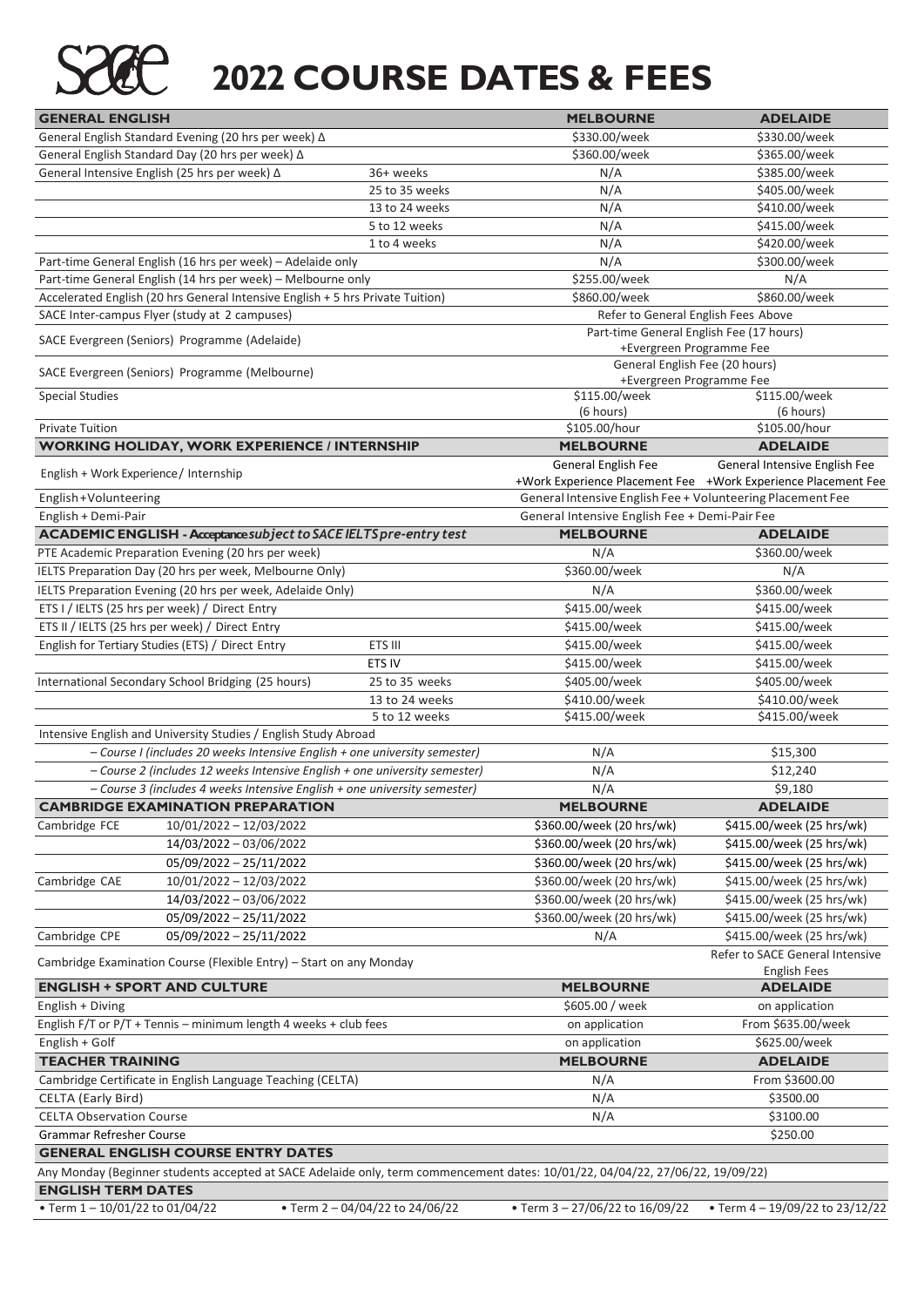## **2022 COURSE DATES & FEES**

| <b>CAMBRIDGE EXAMINATION DATES AND FEES</b>                                    |                            |                                                                                                                                   |                  |                                                    |                                          |         |                                                 |
|--------------------------------------------------------------------------------|----------------------------|-----------------------------------------------------------------------------------------------------------------------------------|------------------|----------------------------------------------------|------------------------------------------|---------|-------------------------------------------------|
| FCE: 11/03/22, 07/06/22, 29/11/22 - Exam Fee \$410                             |                            |                                                                                                                                   |                  | CAE: 12/03/22, 08/06/22, 30/11/22 - Exam Fee \$410 |                                          |         |                                                 |
| <b>TOEIC EXAMINATION DATES</b>                                                 |                            |                                                                                                                                   |                  |                                                    |                                          |         |                                                 |
|                                                                                |                            | 14/01/22   11/02/22   11/03/22   08/04/22   06/05/22   03/06/22   01/07/22   19/08/22   16/09/22   14/10/22   11/11/22   09/12/22 |                  |                                                    |                                          |         |                                                 |
| <b>ADMINISTRATION AND STUDENT SERVICES</b>                                     |                            |                                                                                                                                   |                  |                                                    | <b>MELBOURNE</b>                         |         | <b>ADELAIDE</b>                                 |
| Homestay Accommodation (Over 18)                                               |                            | Single Room                                                                                                                       |                  |                                                    | \$355.00/week                            |         | \$320.00/week                                   |
|                                                                                |                            | Shared Room*                                                                                                                      |                  |                                                    | \$325.00/week                            |         | \$290.00/week                                   |
| Homestay Accommodation (Under 18)                                              |                            | Single Room                                                                                                                       |                  |                                                    | \$365.00/week                            |         | \$335.00/week                                   |
|                                                                                |                            | Shared Room*                                                                                                                      |                  |                                                    | \$325.00/week                            |         | \$295.00/week                                   |
| <b>Extra Night</b>                                                             |                            |                                                                                                                                   |                  |                                                    | \$75.00/night<br>From \$400.00/week      |         | \$65.00/night                                   |
| Hostel Accommodation +                                                         |                            |                                                                                                                                   |                  |                                                    | From \$950.00/week                       |         | From \$400.00/week<br>From \$950.00/week        |
| Furnished Apartments + (Studio / One bedroom)<br>Halal Food Surcharge          |                            |                                                                                                                                   |                  |                                                    | \$50.00/week                             |         | \$50.00/week                                    |
| The following fees apply to all SACE Colleges                                  |                            |                                                                                                                                   |                  |                                                    |                                          |         |                                                 |
| <b>Enrolment Fee</b>                                                           |                            |                                                                                                                                   |                  |                                                    | \$240.00                                 |         |                                                 |
| Airport Transfer Fee - Adelaide (including GST)                                |                            |                                                                                                                                   |                  |                                                    | \$95.00 one way /                        |         |                                                 |
|                                                                                |                            |                                                                                                                                   |                  |                                                    | \$190.00 return                          |         |                                                 |
| Airport Transfer Fee - Melbourne (including GST)                               |                            |                                                                                                                                   |                  |                                                    | \$150.00 one way /                       |         |                                                 |
|                                                                                |                            |                                                                                                                                   |                  |                                                    | \$300.00 return                          |         |                                                 |
| Accommodation Placement Fee (including GST)                                    |                            |                                                                                                                                   |                  |                                                    | \$250.00                                 |         |                                                 |
| Guardianship Fee - Adelaide (including GST)                                    |                            |                                                                                                                                   |                  |                                                    | \$460.00                                 |         |                                                 |
| Guardianship Fee - Melbourne (including GST)                                   |                            |                                                                                                                                   | From             |                                                    | \$300.00 per month                       |         |                                                 |
|                                                                                |                            |                                                                                                                                   |                  |                                                    | (price depends on<br>enrolment duration) |         |                                                 |
| Evergreen Programme Fee                                                        |                            |                                                                                                                                   |                  |                                                    | \$470.00/week                            |         |                                                 |
|                                                                                |                            | Work Experience Program A, Placement Fee (including GST) (Adelaide only)                                                          |                  |                                                    | \$460.00                                 |         |                                                 |
|                                                                                |                            | Work Experience Program B (full-time), Placement & Guidance Fee (including GST)                                                   |                  |                                                    | POA                                      |         |                                                 |
| From<br>Demi-Pair Placement Fee                                                |                            |                                                                                                                                   |                  |                                                    | \$650.00                                 |         |                                                 |
| Academic Placement Fee (including GST)                                         |                            |                                                                                                                                   |                  |                                                    | \$400.00                                 |         |                                                 |
| Volunteering Placement Fee (including GST) 1 to 6 weeks                        |                            | From                                                                                                                              |                  |                                                    | \$600.00 / week                          |         |                                                 |
| <b>Textbook and Materials Fee</b>                                              |                            | *Minimum fee \$72                                                                                                                 |                  |                                                    | \$12.00/week                             |         |                                                 |
| <b>Internet Access</b>                                                         |                            |                                                                                                                                   |                  |                                                    | <b>FREE</b>                              |         |                                                 |
| Re-issue of eCoE (second eCoE change and all subsequent eCoE changes)          |                            |                                                                                                                                   |                  |                                                    | \$200.00 per change                      |         |                                                 |
| Late payment/change of payment plan                                            |                            |                                                                                                                                   |                  |                                                    | \$200.00 per change                      |         |                                                 |
|                                                                                |                            | Overseas Student Health Cover (OSHC) 2022 *Subject to change (TBA)                                                                |                  |                                                    |                                          |         |                                                 |
|                                                                                |                            | All students studying on a Student Visa are required by the Australian Government                                                 |                  |                                                    |                                          |         |                                                 |
| to obtain Overseas Student Health Cover (medical insurance).                   |                            |                                                                                                                                   |                  | Single                                             |                                          |         | From \$44.00 /month *Subject to change in 2022  |
|                                                                                |                            | Please allow course length plus an extra 2 weeks prior to course and 4 weeks after                                                |                  | Couples                                            |                                          |         | From \$303.00 /month *Subject to change in 2022 |
| course.                                                                        |                            |                                                                                                                                   |                  | Family                                             |                                          |         | From \$521.00 /month *Subject to change in 2022 |
| <b>LEGEND</b>                                                                  |                            |                                                                                                                                   |                  |                                                    |                                          |         |                                                 |
| ∆ Student Visa holders must enrol in a full-time course                        |                            |                                                                                                                                   |                  | - Bildungsurlaub approval: TBA                     |                                          |         |                                                 |
| * Share rooms (for 2 students travelling together) are subject to availability |                            |                                                                                                                                   |                  | - All fees are quoted in Australian Dollars        |                                          |         |                                                 |
| <b>COLLEGE HOLIDAYS</b>                                                        |                            |                                                                                                                                   |                  |                                                    |                                          |         |                                                 |
|                                                                                |                            | Christmas Holidays 2 weeks - Monday 26/12/2022 to Friday 06/01/2023 (college closed during this time).                            |                  |                                                    |                                          |         |                                                 |
| <b>PUBLIC HOLIDAYS</b>                                                         |                            |                                                                                                                                   |                  |                                                    |                                          |         |                                                 |
|                                                                                |                            | SACE Colleges will be closed for the following Public Holidays ** Individual State Holidays in brackets                           |                  |                                                    |                                          |         |                                                 |
| Australia Day                                                                  | Wednesday                  | 26/01/22                                                                                                                          | <b>ANZAC Day</b> |                                                    |                                          | Monday  | 25/04/22                                        |
| Labour Day (VIC)                                                               | Monday                     | 14/03/22                                                                                                                          |                  | Queen's Birthday (VIC, SA)                         |                                          | Monday  | 13/06/22                                        |
| Adelaide Cup (SA)                                                              | Monday                     | 14/03/22                                                                                                                          |                  | Friday before AFL Grand Final (VIC)                |                                          | Friday  | Subject to AFL schedule                         |
| Good Friday                                                                    | Friday                     | 15/04/22                                                                                                                          |                  | Labour Day (SA)                                    |                                          | Monday  | 03/10/22                                        |
| Easter Monday                                                                  | Monday                     | 18/04/22                                                                                                                          |                  | Melbourne Cup (VIC)                                |                                          | Tuesday | 01/11/22                                        |
| <b>PAYMENT OF FEES</b>                                                         |                            |                                                                                                                                   |                  |                                                    |                                          |         |                                                 |
| Bank Transfer / Direct Deposit:                                                | Bank Swift Code: wpac au2S |                                                                                                                                   |                  |                                                    |                                          |         |                                                 |
| Melbourne College of English                                                   |                            |                                                                                                                                   |                  | South Australian College of English                |                                          |         |                                                 |
| Account No. 437755                                                             |                            |                                                                                                                                   |                  | Account No. 868934                                 |                                          |         |                                                 |
| Westpac Bank, Collins Street, Melbourne VIC                                    |                            |                                                                                                                                   |                  | Westpac Bank, King William Street, Adelaide SA     |                                          |         |                                                 |
| Australia Branch No. 033-152                                                   |                            | Australia Branch No. 035-000                                                                                                      |                  |                                                    |                                          |         |                                                 |